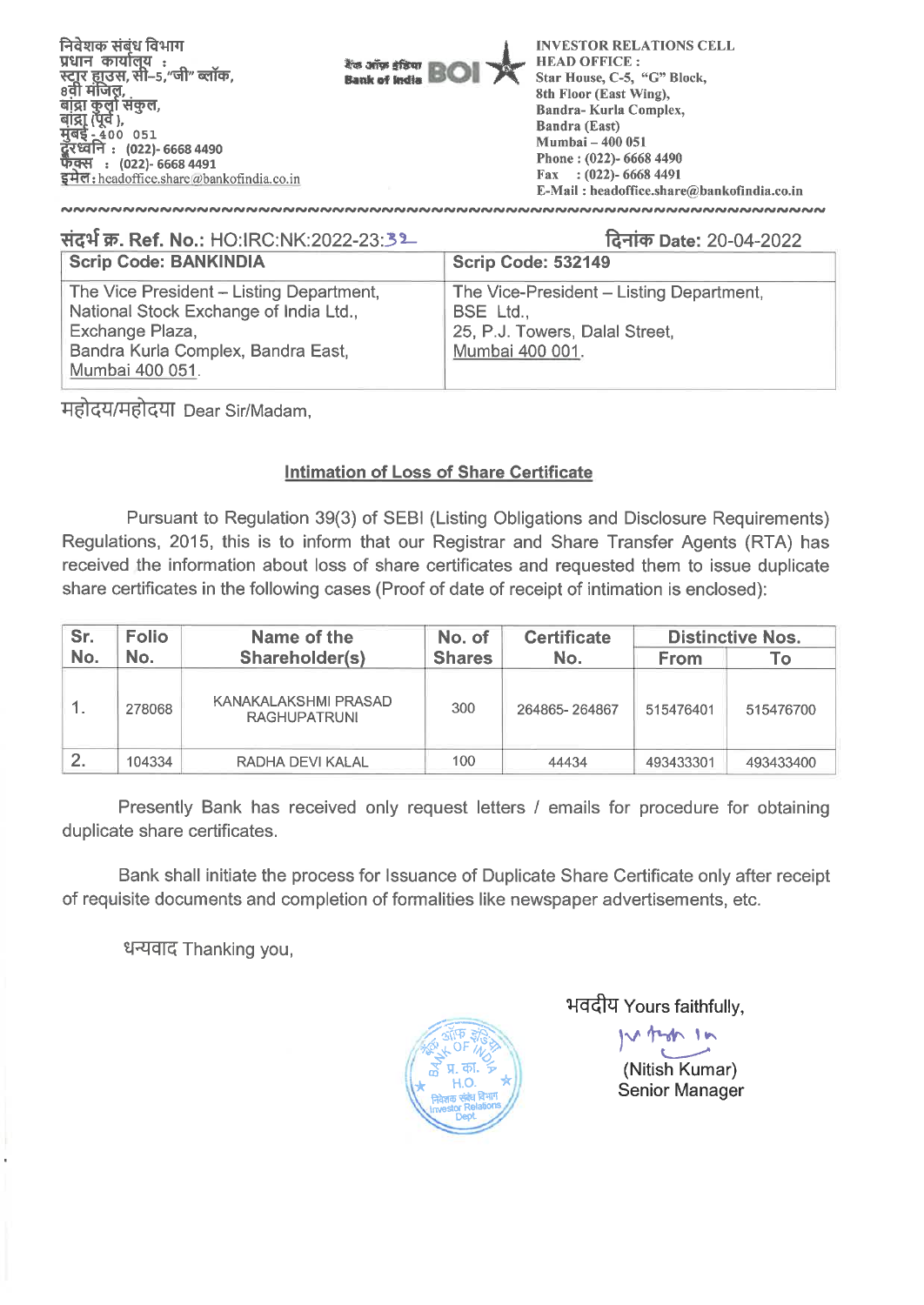| From:<br>Sent:      | bssduplicate@bigshareonline.com<br>19 April 2022 17:57                                                                                                |
|---------------------|-------------------------------------------------------------------------------------------------------------------------------------------------------|
| To:                 | Rajesh Venkataraj Upadhya; Investor Relations Department                                                                                              |
| Cc:                 | sherwin@bigshareonline.com; manjeev@bigshareonline.com;<br>prasadm@bigshareonline.com; bhagwan@bigshareonline.com;<br>Bssduplicate@Bigshareonline.Com |
| Subject:            | Unverified Sender:Duplicate Share Intimations Received On : 20220419 BANK OF<br>INDIA - EQUITY Folio no: 278068                                       |
| <b>Attachments:</b> | 571655.pdf                                                                                                                                            |

**CAUTION: This email has originated from outside Bank of India. Do not click on links or open attachments unless you recognize the sender . Please refrain from replying to this message if it appears to be suspicious.** 

The sender bssduplicate@bigshareonline.com has not maintained SPF Records,hence is unverified.Kindly do your due diligence before sharing or undertaking any Financial Data/Transaction

Sender email address: bssduplicate@bigshareonline.com

### Dear Sir/Ma'am,

Please be informed that in terms of the provisions of the SEBI (LODR) Regulations, 2015, the Company is required to submit information regarding loss of share certificates and issue of duplicate certificates, to the stock exchange within two days of its getting information. Further, the said intimation has to be filed only through the mode of NEAPS filing for NSE and on listing bseindia.com for BSE and not via hard copy submission.

Accordingly, we are sharing herewith the receipt of the following request for loss of share certificate of the Company by shareholders, to enable you to comply with the said regulatory requirement within the timelines prescribed.

| Client Name                             | Cert.<br>No. | Dist. No<br>From | Dist. NO.<br>Тo | Folio<br>No. | Quantity | <b>Name</b>                                 | JH | JH |
|-----------------------------------------|--------------|------------------|-----------------|--------------|----------|---------------------------------------------|----|----|
| BANK OF INDIA -<br><b>EQUITY</b>        | 264865       | 515476401        | 515476500       | 278068       | 100      | KANAKALAKSHMI PRASAD<br><b>RAGHUPATRUNI</b> |    |    |
| <b>BANK OF INDIA -</b><br><b>EQUITY</b> | 264866       | 515476501        | 515476600       | 278068       | 100      | KANAKALAKSHMI PRASAD<br><b>RAGHUPATRUNI</b> |    |    |
| BANK OF INDIA -<br><b>EQUITY</b>        | 264867       | 515476601        | 515476700       | 278068       | 100      | KANAKALAKSHMI PRASAD<br><b>RAGHUPATRUNI</b> |    |    |

Should you have any queries in respect of the aforesaid instruction kindly revert back.

Regards,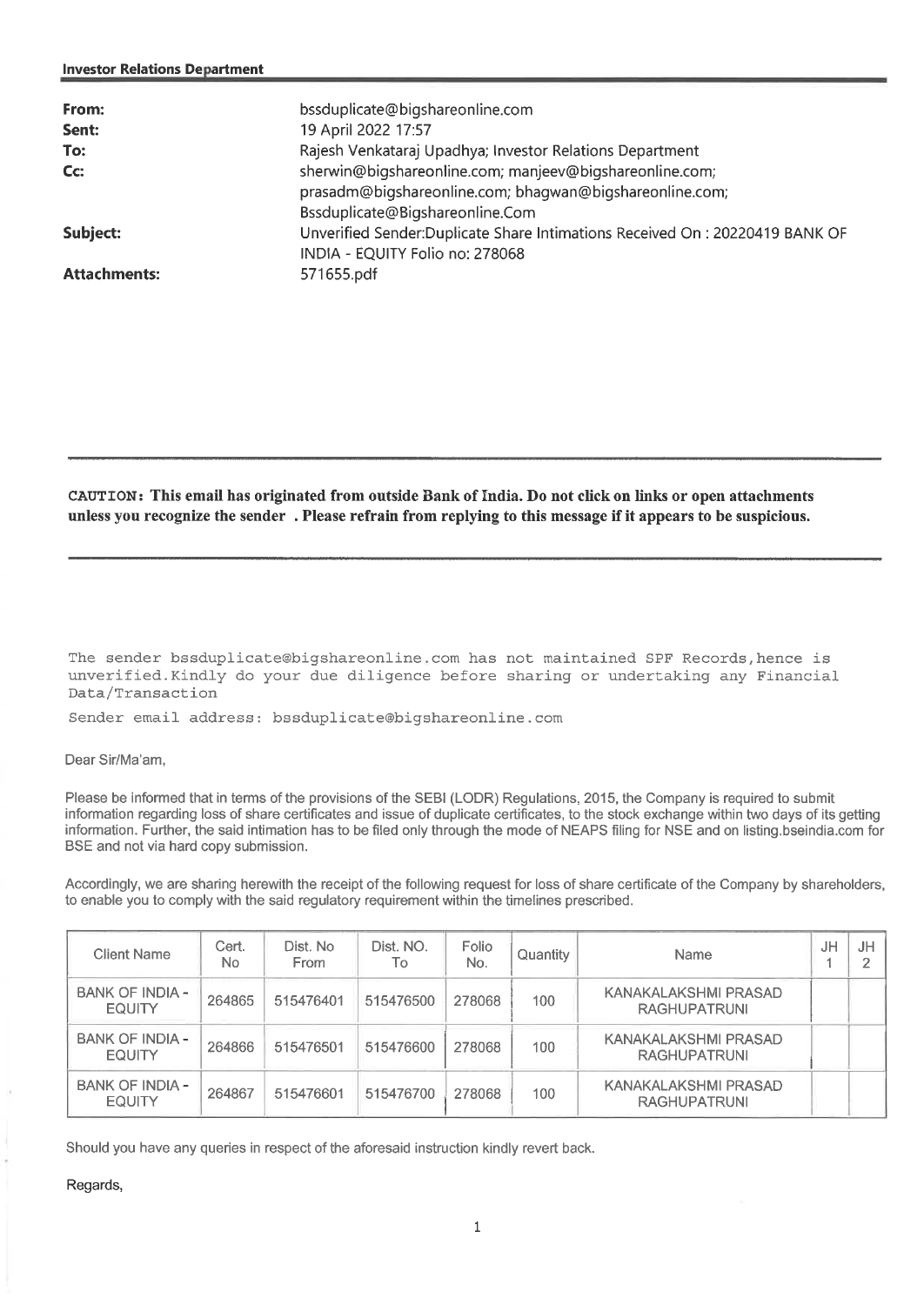$f^{\prime 2}$ 

R. K.L.PRASAD(Kanaka Lakshmi Prasad.Raghupatruni)

10-52-2/20, Flat No.3E,Sterling Heights, Ramnagar,Visakhapatnam,530002,A.P., rkl.valuer@gmail.com M-9440196024

## Through Registered post with ack due

## Request Letter for Issuance of Duplicate Share Certificates and Split Certificates

From:

Date: 29.03.2022 To Bigshares Services Pvt.Ltd., 1<sup>st</sup> floor, Bharat Tin works Building Makwana Road Marol, Andheri(E), Mumbai,400059

**571655** 

|  |                | Subject to Verification |  |
|--|----------------|-------------------------|--|
|  | $.19$ APR 2022 |                         |  |
|  |                |                         |  |

| Respected Sir, |                         |
|----------------|-------------------------|
| Unit           | : Bank of India-Equity  |
| Subject        | : Share Duplicate Issue |
| Folio          | : 278068                |

Ref: your letter No.BSS/obj/1786/AM1/DU665/QO409/22.04.2021(Duplicate objection Memo)

With reference to your letter cited above I submit the following documents for your favorable consideration for Issuance of Duplicate Share Certificates and Split Certificates

Ref: Folio/Client ID No.278068, ENV No.116545, Warrant No.95732,

No. of Shares: 300(THREE HUNDRED)

- 1. Request letter and Change of Address
- 2. Indemnity in Rs.500/- Non Judicial Stamp Papers duly attested by Notary public and Affidavit in Rs.100/- Non Judicial Stamp Papers duly attested by Notary public
- 3. Indemnity has been attested by Notary Public
- 4. Surety's: Self attested copy of PAN card & Address proof by Aadhar card and Income proof (Latest ITRs of 2020-2021) and it is observed that income of Surety commensurate with Market value of shares
- 5. Latest Electricity Bill
- 6. FIR for loss of shares

This to inform you that all the above documents in original are herewith enclosed., apart from that I hereby submit the following in original :-

a. Questionnaire Form, b. Surety Form, c. copies of your earlier letters,

d. Cancelled cheque e. Sign verification duly attested by Bank Manager,

f. My PAN card, Aadhar card (self attested)

I request you to kindly send the share Certificates through Registered Post only(India post) Thanking you Sir

Yours faithfully

(R.K.L.PRASAD)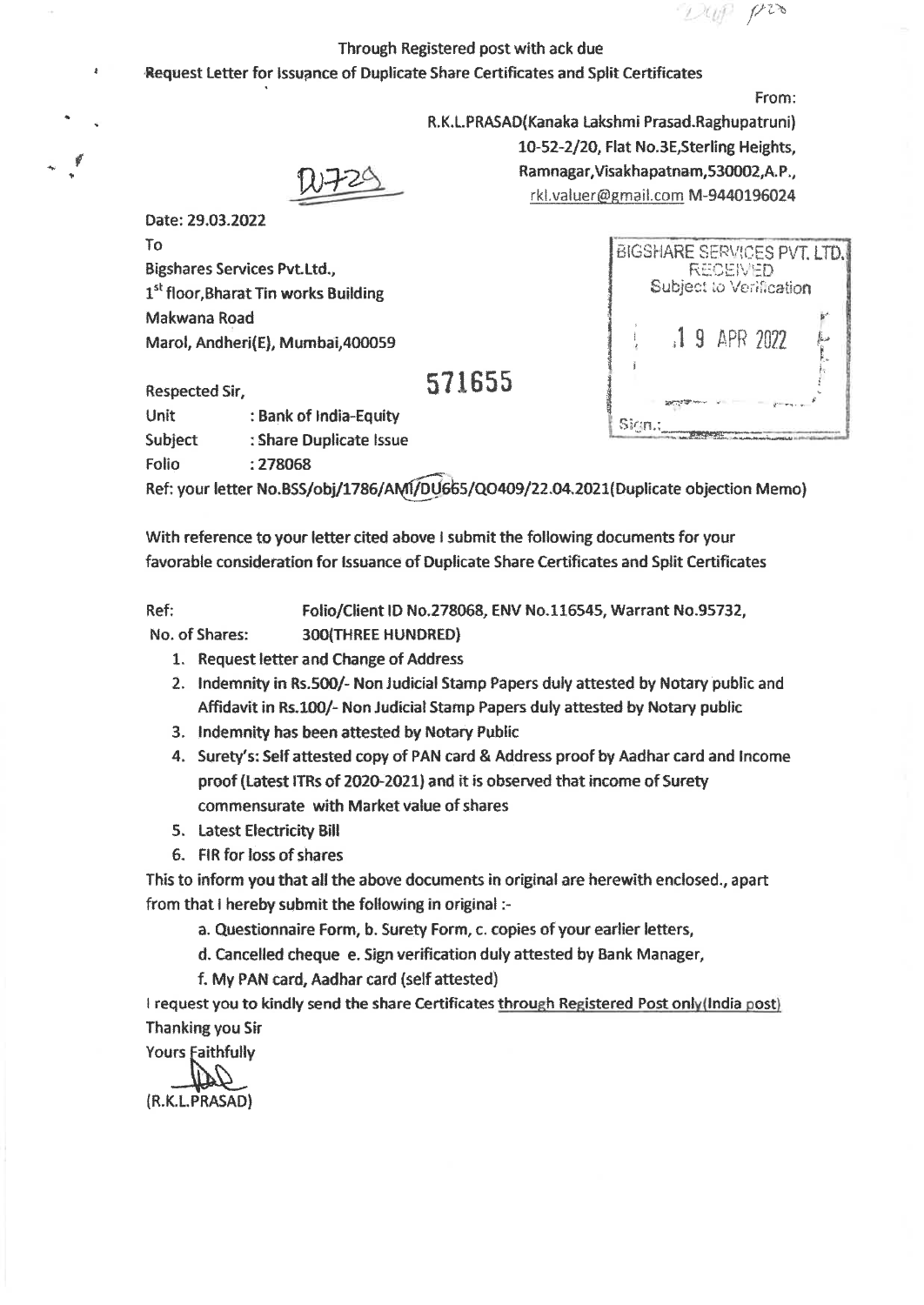### **Investor Relations Department**

| From:<br>Sent:<br>To:<br>$Cc$ : | bssduplicate@bigshareonline.com<br>19 April 2022 17:19<br>Rajesh Venkataraj Upadhya; Investor Relations Department<br>sherwin@bigshareonline.com; manjeev@bigshareonline.com; |
|---------------------------------|-------------------------------------------------------------------------------------------------------------------------------------------------------------------------------|
|                                 | prasadm@bigshareonline.com; bhagwan@bigshareonline.com;<br>Bssduplicate@Bigshareonline.Com                                                                                    |
| Subject:                        | Unverified Sender:Duplicate Share Intimations Received On : 20220419 BANK OF<br>INDIA - EQUITY Folio no: 104334                                                               |
| <b>Attachments:</b>             | 571665.pdf                                                                                                                                                                    |

**CAUTION: This email has originated from outside Bank of India. Do not click on links or open attachments unless you recognize the sender . Please refrain from replying to this message if it appears to be suspicious.** 

The sender bssduplicate@bigshareonline.com has not maintained SPF Records,hence is unverified.Kindly do your due diligence before sharing or undertaking any Financial Data/Transaction

Sender email address: bssduplicate@bigshareonline.com

### Dear Sir/Ma'am,

Please be informed that in terms of the provisions of the SEBI (LODR) Regulations, 2015, the Company is required to submit information regarding loss of share certificates and issue of duplicate certificates, to the stock exchange within two days of its getting information. Further, the said intimation has to be filed only through the mode of NEAPS filing for NSE and on listing.bseindia.comfor BSE and not via hard copy submission.

Accordingly, we are sharing herewith the receipt of the following request for loss of share certificate of the Company by shareholders, to enable you to comply with the said regulatory requirement within the timelines prescribed.

| Client Name            |       | Cert. No   Dist. No From   Dist. NO. To   Folio No.   Quantity |           |        |     | Name                    | $JH1$ JH 2 |
|------------------------|-------|----------------------------------------------------------------|-----------|--------|-----|-------------------------|------------|
| BANK OF INDIA - EQUITY | 44434 | 493433301                                                      | 493433400 | 104334 | 100 | <b>RADHA DEVI KALAL</b> |            |

Should you have any queries in respect of the aforesaid instruction kindly revert back.

## Regards,

Bigshare Services Pvt. Ltd.